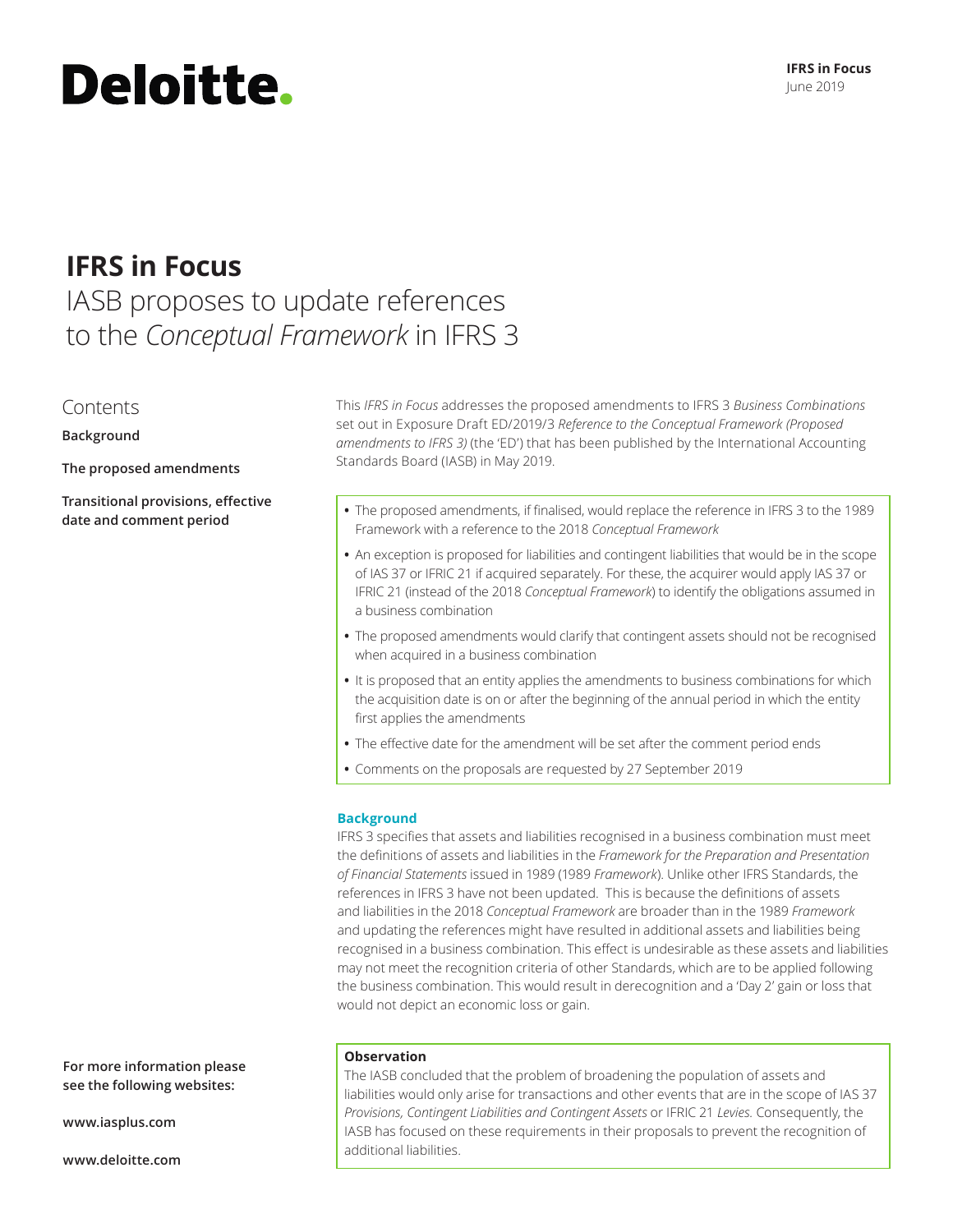#### **The proposed amendments**

The IASB is proposing three amendments to IFRS 3:

- 1. To remove the reference to the 1989 *Framework* and replace it with a reference to the current version—the 2018 *Conceptual Framework.*
- 2. To add a requirement to IFRS 3 that, for transactions and other events within the scope of IAS 37 or IFRIC 21, an acquirer should apply IAS 37 or IFRIC 21 respectively (instead of the *Conceptual Framework*) to identify the liabilities it has assumed in a business combination. This additional requirement would ensure that the liabilities recognised in a business combination would remain the same as those recognised applying the current requirements in IFRS 3.
- 3. To explicitly state that contingent assets acquired in a business combination should not be recognised by an acquirer. This is to avoid any doubt about whether updating the reference to the *Conceptual Framework* would change the existing requirements.

#### **Transitional provisions, effective date and comment period**

The IASB proposes that an entity applies the amendments to business combinations for which the acquisition date is on or after the beginning of the annual period in which the entity first applies the amendments. The amendments would be applied prospectively and no restatement of past business combinations would be required.

The ED does not propose an effective date. The IASB will set the effective date for the amendments after the comment period ends. Application of the amendments before the effective date is proposed to be permitted.

The IASB requests comments on the ED by 27 September 2019.

#### **Further information**

If you have any questions about the amendments to the definition of material, please speak to your usual Deloitte contact or get in touch with a contact identified in this *IFRS in Focus.*